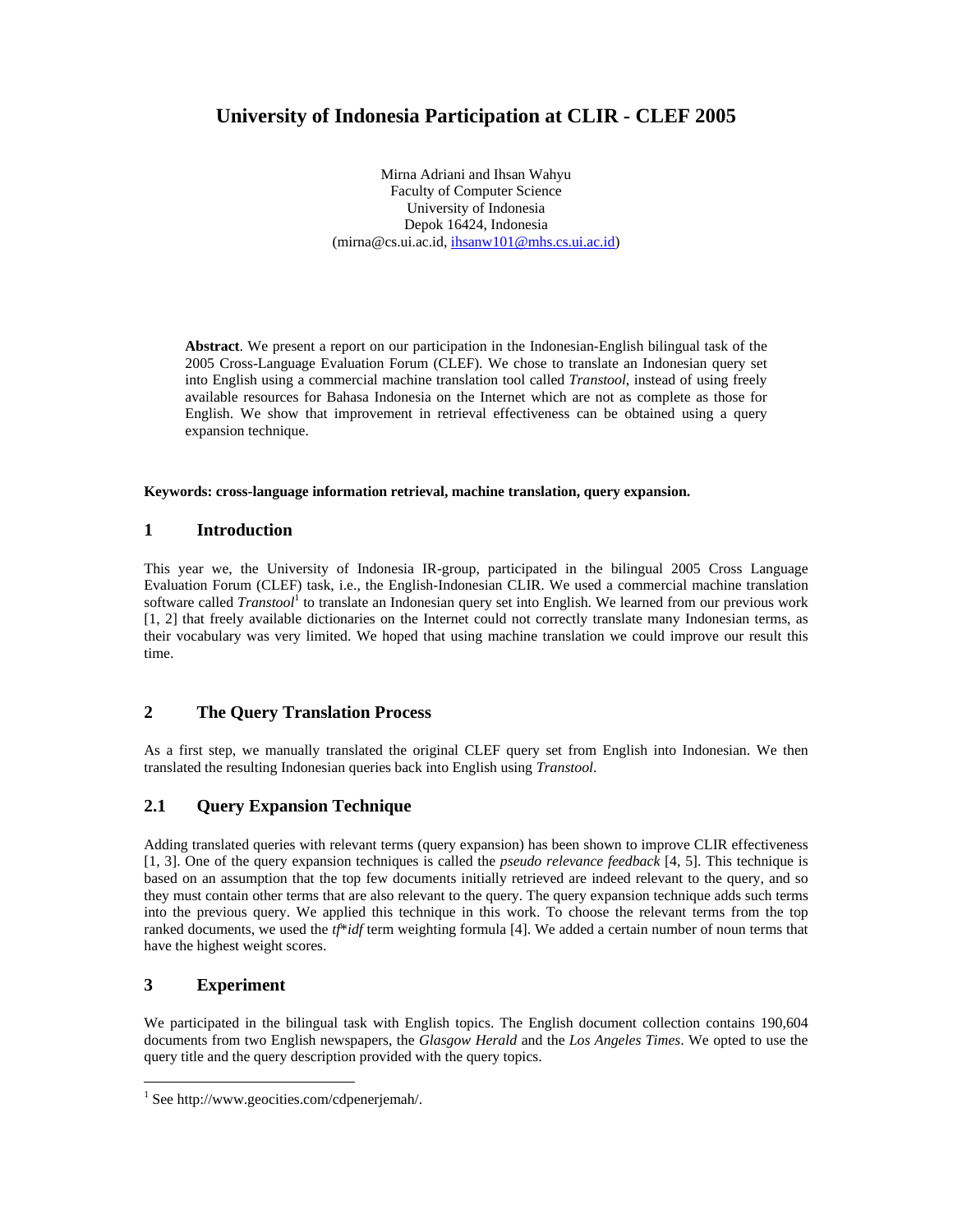The query translation process was performed fully automatic using *Transtool*. Using the query titles, the average length of the Indonesian queries was 3.1 words; the average length of the original English queries was 2.6 words; and the average length of the translated English queries was 2.7 words. Using the query descriptions, the average length of the Indonesian queries was 12.1 words; the average length of the original English queries was 9.5 words; and the average length of the translated English queries was 11.3 words. The number of Indonesian words that cannot be translated into English was 10 for the query titles and 26 for the query descriptions.

We then applied a pseudo relevance-feedback query-expansion technique to the queries that were translated using the machine translation tool. We used the top 20 documents from the collection to extract the expansion terms. The terms that were used to expand the query were noun only terms. We used the Monty  $\text{Tagger}^2$  to identify noun terms in those top 20 documents.

In these experiments, we used Lucene<sup>3</sup> information retrieval system which is based on the *vector space model* [4] to index and retrieve the documents.

#### **4 Results**

Our work focused on the bilingual task using Indonesian queries to retrieve documents in the English collections. Table 1 shows the result of our experiments.

| <b>Task</b>         | <b>Monolingual</b> | <b>CLIR</b><br>(translation) | % Change |
|---------------------|--------------------|------------------------------|----------|
| Title               | 0.2810             | 0.1582                       | - 43.70% |
| Description         | 0.2364             | 0.1731                       | - 26.77% |
| Title + Description | 0.3508             | 0.1830                       | - 47.83% |

**Table 1.** Average retrieval precision of the monolingual runs of the title, description and combination of title and description topics and their translation queries using the machine translation.

The retrieval performance of the title-based translation queries dropped 43.70% below that of the equivalent monolingual retrieval (see Table 1). The retrieval performance of the description-based translation queries dropped 26.77% below that of the equivalent monolingual queries. The retrieval performance of using a combination of query title and description dropped 47.83% below that of the equivalent monolingual queries.

| <b>Ouery translation using machine</b><br>translation (title) | 10 terms added | 20 terms added |
|---------------------------------------------------------------|----------------|----------------|
| 0.1582                                                        | 0.1135         | 0.1248         |
| (0%)                                                          | $(-28.25%)$    | $(-21.11\%)$   |

**Table 2.** Average retrieval precision of the title-based queries using the query expansion technique with top-20 document method.

The translated title-based queries were then expanded using noun terms from the top 20 documents using the pseudo relevance feedback technique [4]. Adding 10 noun terms reduced the retrieval performance by 28.25%, however, adding 20 noun terms reduced the retrieval performance slightly less, i.e., by 21.11% (see Table 2).

-

 $2$  See http://web.media.mit.edu/~hugo/montytagger/.

<sup>3</sup> See http://lucene.apache.org/.